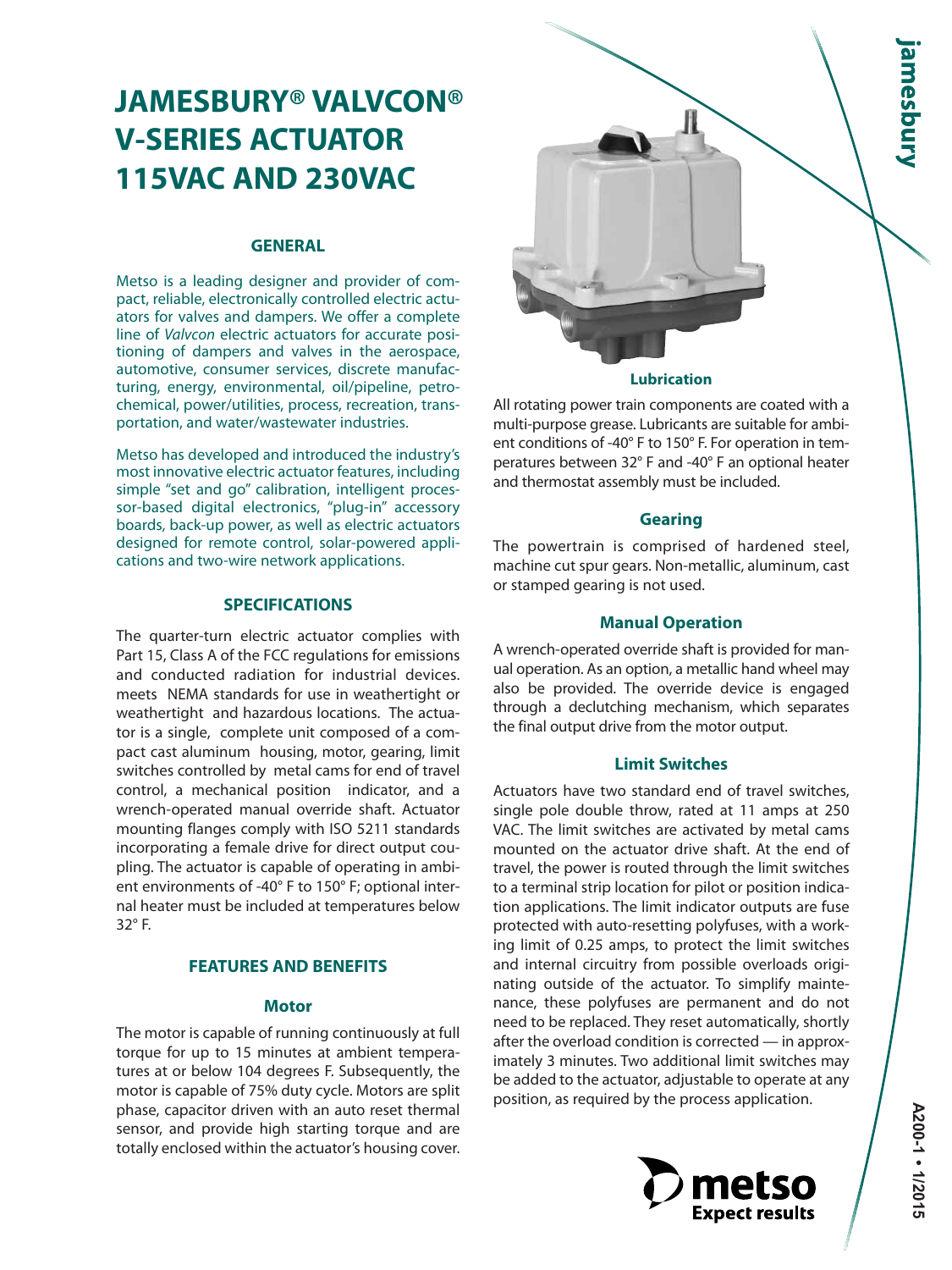#### **Open/Close Operation**

Open/Close actuators are controlled via two, powered, maintained contacts, one for driving in the clockwise direction, and one for driving in the counter-clockwise direction. Power may be removed mid-stroke to position the valve. The AC input power is fuse protected on both AC Hot and AC Common. The fuses will never blow in normal operation — they are conservatively rated and soldered in place for high reliability.

#### **Proportional Control (Modulating Operation)**

Modulating control actuator accepts a variable, proportional 4-20mA or 0-10VDC valve position signal and responds by positioning the valve linearly with an accuracy of 1%. Normally, the actuator drives clockwise in response to a decreasing control signal; however, the actuator is capable of "reverse acting" operation (driving counter-clockwise in response to a decreasing control signal) with no necessitated internal wiring changes. The actuator also supplies a 4-20mA or 0-10VDC position feedback signal, and provides the ability to adjust the cycle time of the actuator. A slide switch enables the user to set the actuator response to a loss of control signal. Locked rotor, stall protection initiates whenever the actuator is unable to achieve the position commanded by the control signal, and terminates power to the motor in order to prevent damage due to prolonged/repeated stall conditions.

#### **The V-Series from Metso**

With the innovative Jamesbury Valvcon V-Series, Metso pioneered the concept of plug-in, modular electronics in valve automation. This concept redefined and simplified the entire valve actuation process—upgrades and modifications can now be done in the field, in a matter of minutes, with no hard wiring, soldering or factory returns.

For years, the V-Series has set the standard for high quality, rugged and reliable electric actuators. Metso uses its proven technology to vastly simplify actuator set-up and calibration and to enhance actuator performance. V-Series electric actuators are designed to offer highly efficient operation in a compact package. Ideally suited for most quarter-turn valves and dampers, they are designed for a wide range of service, from on-off duty, to modulating or proportional control, to two-wire networks.

#### **Flexible, Reliable Actuation**

The Metso reputation for success is also built on the ability to meet the needs of its customers with high quality, reliable, "leading edge" actuator technology, products and services. We strive to anticipate and exceed your application needs. Engineered with a modular approach, Valvcon actuation systems allow you to modify or upgrade actuators in the field—giving you the flexibility to actuate new valves or to retrofit existing valves with amazing ease.

#### **Extended Duty Cycle for Continuous Cycling**

Metso conservatively rates its AC motors at 75% duty cycle. Motors can operate continuously at full rated torque for up to 15 minutes without pausing. After running continuously for 15 minutes, motors need to rest for only 1/3 of the cycle time between each cycle. That is, if the cycle time is 30 seconds, they must rest for 10 seconds between each cycle. In constantly modulating applications, all Jamesbury Valvcon V-Series actuators can handle up to 30 starts per minute.

#### **Break-away Torque**

Designed for efficiency and reliability, all Jamesbury Valvcon actuators deliver the power you need when and where it is needed. With efficient gear trains and motors these actuators are rated at breakaway torque. Immediately upon power up, the actuator supplies the rated torque when it is needed to break the valve away from its seat. Other manufacturer's actuators may be rated at running torque, but actually deliver significantly less breakaway torque.

#### **Simplified Set-up**

The Jamesbury Valvcon V-Series Control Board introduces a revolutionary advance in the set-up and calibration of electric actuators — SIMPLICITY!!!

With the Mode Selector and the touch of simple "enter, set and go" push buttons, the V-Series Control Board simplifies actuator set-up. On-board push buttons and slide switches make manual positioning easy, and simplify the selection of input signal type, feedback signal type, and actuator fail position in the event of a loss of control signal. With a simple turn of a dial, signal sensitivity (dead band) and cycle time (speed) are easily adjusted.

#### **Features at a Glance!**

- Electronics are simple to use, with a clearly labeled terminal strip and easy access to user wiring
- Plug-in electronics for simple upgrades and modifications, with coded connectors to make internal mis-wiring impossible
- Standard extended 75% duty cycle at ambient temperatures up to 104 degrees F
- "Captive" cover screws are permanently attached to the cover and simplify installation in awkward locations
- Stall protection stops the motor if excessive torque or stop is encountered, providing protection from stall conditions (modulating applications only)
- Thermal overload cutout protects the motor from damage caused by over duty cycle applications

#### **Certifications and Standards Compliance**

Certification by the Canadian Standards Association of either hazardous or weatherproof locations is standard on all V-Series models.



Enclosure Ingress Protection (IP) Rating: 66 Facility: ISO 9001:2008 certified

Compliance with the following international standards: ISO 5211, EN60079-0:2012 (WX models only),EN60079-1:2007 (WX models only)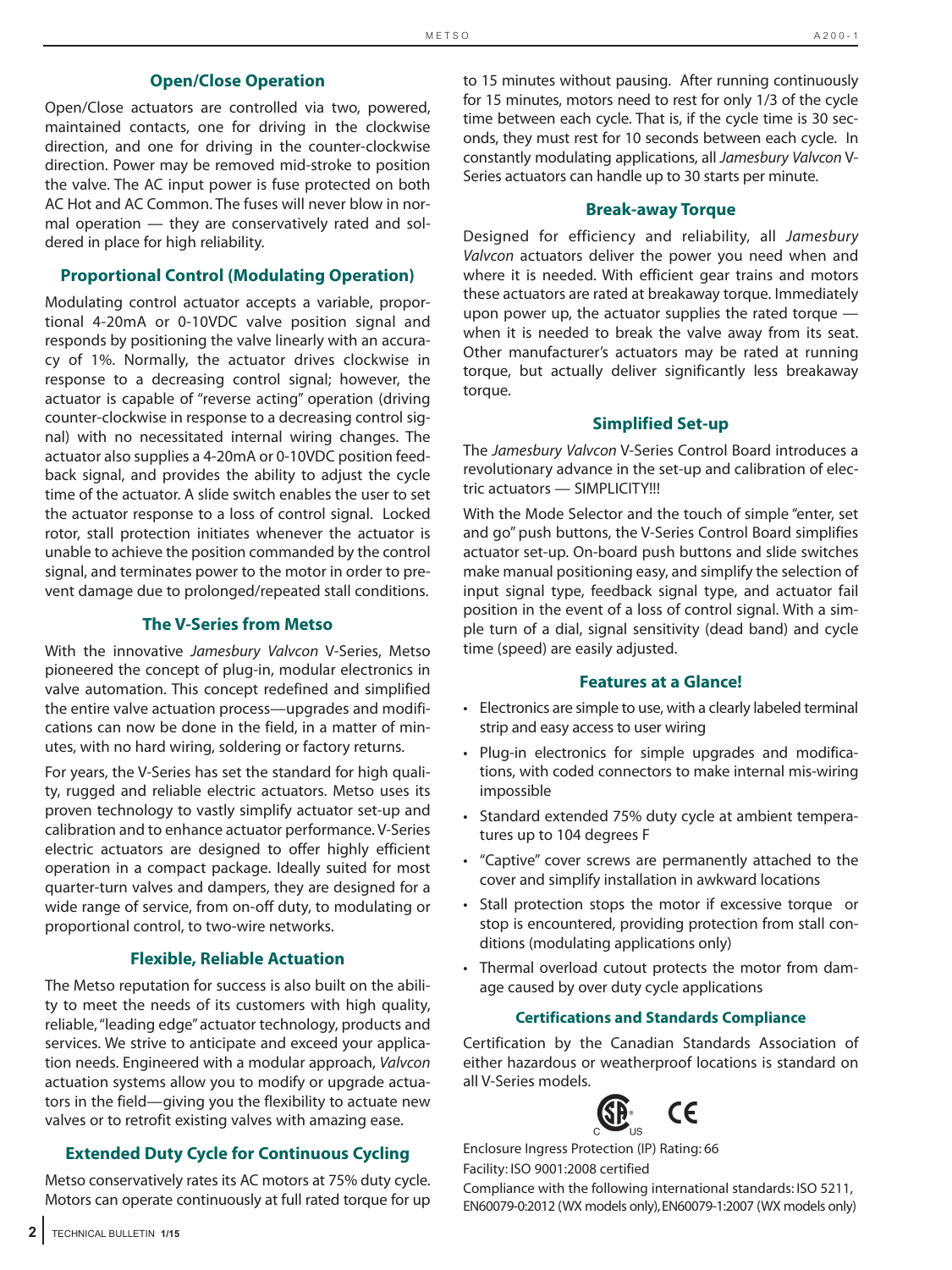### **V-SERIES BOARD OPTIONS**

#### **(Order Code C) Control Board**

The add-on Control Board allows control from either 4- 20mA or 0-10VDC (or 2-10VDC) control signals. This board also provides:

- position feedback (4-20mA or 0-10VDC)
- locked rotor/stall protection
- speed control for slower cycle times
- adjustable dead band (sensitivity to signal changes)
- on-board supervisory control via push buttons
- selectable pre-set response to loss of control signal (fail to zero or fail last position)
- reverse acting operation with no wiring changes required
- split range operation

#### **(Order Code U) Iso/Readback Board**

For 2-wire open/close and 3-wire (jogging) open/stop/close or 3-wire latching control. Isolates control signals and motor circuitry in multiple 2-wire or 3-wire actuator systems. The control signal does not need to match the input power (i.e. a 115VAC powered actuator can be controlled by a 12VDC control signal). Provides 4-20mA or 0-10VDC position feedback.

#### **(Order Code J) Speed Control/Timer Board**

The Speed Control feature solves the problem of the valve opening too quickly in fluid and steam applications where the resulting "hammer" or "shock" is eliminated. Both cycles, (CW and CCW) can be extended independently anywhere from the normal speed down to 1/200th the normal speed.

The Timer feature provides automatic cycling in On/Off applications where the actuation cycle can be scheduled anywhere from once every minute to once every 24 hours.

The Timer and Speed Control functions can be used together or independently.

#### **OTHER V-SERIES OPTIONS**

#### **(Order Code H) Tropical Heater/Thermostat**

Recommended in all high humidity applications where condensation may accumulate inside the actuator. For 115VAC applications the heater consumes 15 watts, for 230VAC applications the heater consumes 40 watts.

#### **(Order Code I) ISO 5211 Output**

ISO 5211 Standard mounting configuration and output coupling.

150-600 in-lb models with "I" options are supplied with a 14mm female square. (note: without option "I" the female square is 3/4 inch).

1000 in-lb models with "I" options are supplied with a 19mm female square and 1500-3000 in-lb models are supplied with a 22 mm female square. (note: without option "I" the female square is 1inch).

#### **(Order Code K) Brake**

A brake prevents the actuator from being backdriven. Required for all dampers, butterfly valves, PVC ball valves, and resilient seated valves.

#### **(Order Code P) Feedback Potentiometer**

Provides a 0-1000 ohm (3 wire) variable resistance to indicate actuator output position.

#### **(Order Code S2) Additional Limit Switches**

Up to two additional limit switches may be added for position indication or as dry contacts to operate other devices. Single pole, double throw switches rated for 1/2 HP, 11 amps @ 250VAC, CSA certified.

#### **(Order Code T) Heater/Thermostat**

Required in all applications where the temperature may drop below 32°F. For 115VAC applications the heater consumes 15 watts, for 230VAC applications the heater consumes 40 watts.

#### **(Order Code Y) Keyed Output**

150 - 600 in-lb actuators are supplied with a 3/4-inch female square output coupling; when the "Y" option is selected they are supplied with a 15mm female keyed output.

1000 - 3000 in-lb models are supplied with a 1-inch female square output coupling; when the "Y" option is selected they are supplied with a 20mm female keyed output.

#### **(Order Code Z) Handwheel**

For manual operation when power is not available. The handwheel is disengaged from the geartrain and does not turn during normal operation. When the handwheel is pushed down, it disengages the motor from the geartrain and allows manual operation.

#### **(VWX and LVWX) Hazardous Location Enclosures**

The standard enclosures (VW and LVW) are rated for NEMA 4/4X (weather tight and corrosion resistant). The Hazardous Location enclosures (VWX and LVWX) are Certified by CSA to meet NEMA 4/4X/7 & 9, Class I, Div 1, Groups C&D; Class II, Div. 1, Groups E, F, & G; Class III, and are also certified to ATEX Directive 94/9/EC.

#### Certificate Number: **Sira 13ATEX1166X**



Ex d IIB T6 Gb Ta =  $-20^{\circ}$ C to  $+66^{\circ}$ C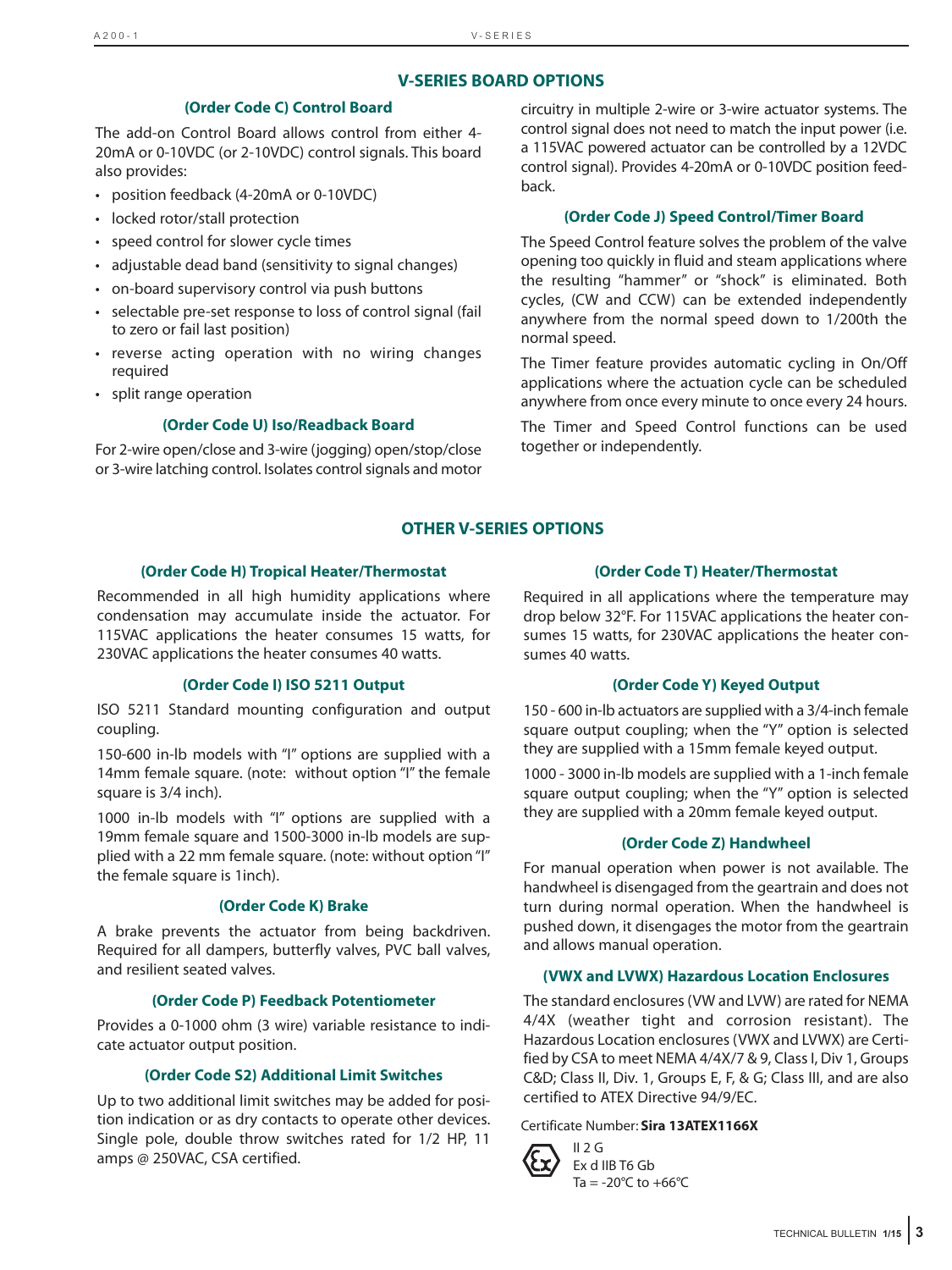#### **CONTROL BOARD FOR STANDARD 115VAC AND 230VAC MODULATING APPLICATIONS**

|   | $\mathbf v$ Input Impedance                   | Voltage Input: 35K ohms; Current Input: 200 ohms                                                                                                                                                                                                      |
|---|-----------------------------------------------|-------------------------------------------------------------------------------------------------------------------------------------------------------------------------------------------------------------------------------------------------------|
|   | ✔ Control Signal                              | May be either 4-20mA or 0-10VDC (selectable via on-board<br>slide switch) Fully compatible with ISA-S50.1 as a type 4, class<br>L, powerisolated device. Input minus and transmit minus are<br>tied together and isolated from power and earth ground |
|   | ✔ Position Signal                             | May be either 4-20mA or 0-10VDC (selectable via on-board<br>slide switch) Minimum resistive load for voltage voltage<br>output: 1K ohm Maximum resistive load for current output:<br>500K ohm                                                         |
|   | $\vee$ Locked Rotor<br>Protection             | If the actuator cannot achieve the position commanded by<br>the control signal, after 5 seconds it will stop the motor.<br>The actuator will remain paused until the control signal<br>commands it to drive in the opposite direction                 |
|   | $\sqrt{\phantom{a}}$ Control Fail<br>Position | In the event of a loss of control signal (with power still<br>supplied), user can choose between Zero and Last via slide<br>switch NOTE: If the minimum control signal = $\emptyset$ VDC, fail<br>position must be set at "Last"                      |
|   | $\vee$ Cycle Rate                             | User can choose 90 degree rotation times of: normal, 2X                                                                                                                                                                                               |
|   | Speed) Control                                | normal, 3X normal, 5X normal, 10X normal and 20x normal                                                                                                                                                                                               |
|   | $\nu$ Dead Band                               | The amount of change in control signal that the actuator will<br>ignore before the output shaft begins to move. Adjustable<br>from 1% to 3%                                                                                                           |
|   | $\mathbf{\mathsf{V}}$ Accuracy                | 1% (dead band settings)                                                                                                                                                                                                                               |
|   | $\mathbf{\nabla}$ Repeatability               | For any given control signal value, the ability of the actuator                                                                                                                                                                                       |
|   |                                               | to drive to the same physical position (i.e, a 12.0 mA signal<br>should result in a 45.0° actuator output position). +/- 1%                                                                                                                           |
| ✓ | Resolution                                    | The smallest amount of actuator response that can be<br>obtained by changing the input signal. +/-1%                                                                                                                                                  |
|   | $\vee$ Split Range                            | Actuator may accept split range (i.e., 4-12mA or 12-20mA)<br>control signal with no wiring changes                                                                                                                                                    |
|   | $\mathcal V$ Reverse Acting                   | With no wiring changes required, the actuator may be<br>calibrated to drive clockwise upon increasing control signal,<br>and counter-clockwise upon decreasing control signal                                                                         |



#### **115VAC AND 230VAC MODELS\***

| Torque<br>Output<br>(breakaway) | Speed<br>(seconds<br>per 90°<br>rotation) | Duty<br>Cycle | VA Rating     |        | Max Running<br>Current at Full<br>Load (True RMS) |         | Max Effective Peak<br>Inrush Current<br>$(= .66 \times$ peak inrush) |             |
|---------------------------------|-------------------------------------------|---------------|---------------|--------|---------------------------------------------------|---------|----------------------------------------------------------------------|-------------|
|                                 |                                           |               | <b>115VAC</b> | 230VAC | <b>115VAC</b>                                     | 230VAC  | 115VAC                                                               | 230VAC      |
| 150 in lb                       | 8                                         | 75%           | 70VA          | 115VA  | .6 amps                                           | .5 amps | $1.25$ amps                                                          | .924 amps   |
| 300 in lb                       | 15                                        | 75%           | <b>70VA</b>   | 115VA  | .6 amps                                           | .5 amps | $1.25$ amps                                                          | .924 amps   |
| 600 in lb                       | 30                                        | 75%           | 70VA          | 115VA  | .6 amps                                           | .5 amps | $1.25$ amps                                                          | .924 amps   |
| 1000 in lb                      | 25                                        | 75%           | 92VA          | 161VA  | .8 amps                                           | .7 amps | $1.66$ amps                                                          | $1.29$ amps |
| 1500 in lb                      | 40                                        | 75%           | 92VA          | 161VA  | .8 amps                                           | .7 amps | $1.66$ amps                                                          | $1.29$ amps |
| 2000 in lb                      | 55                                        | 75%           | 92VA          | 161VA  | .8 amps                                           | .7 amps | $1.66$ amps                                                          | $1.29$ amps |
| 2500 in lb                      | 70                                        | 75%           | 92VA          | 161VA  | .8 amps                                           | .7 amps | $1.66$ amps                                                          | $1.29$ amps |
| 3000 in lb                      | 75                                        | 55%           | 92VA          | 161VA  | .8 amps                                           | .7 amps | $1.66$ amps                                                          | $1.29$ amps |

**\*Notes:**

**1. The Maximun Current stated above includes all options. If the brake and/or heater & thermostat are not installed, the actual current draws will be less.**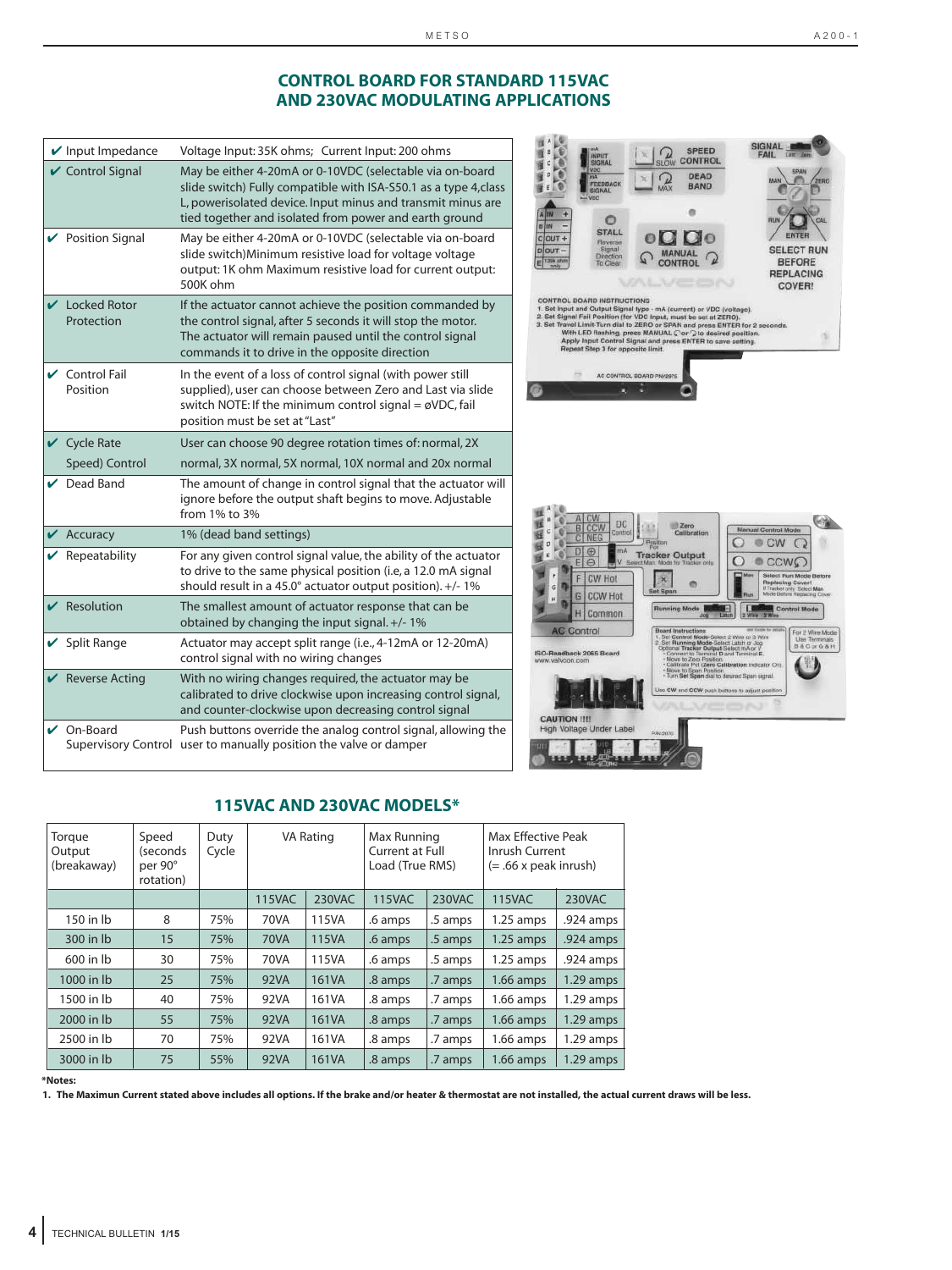

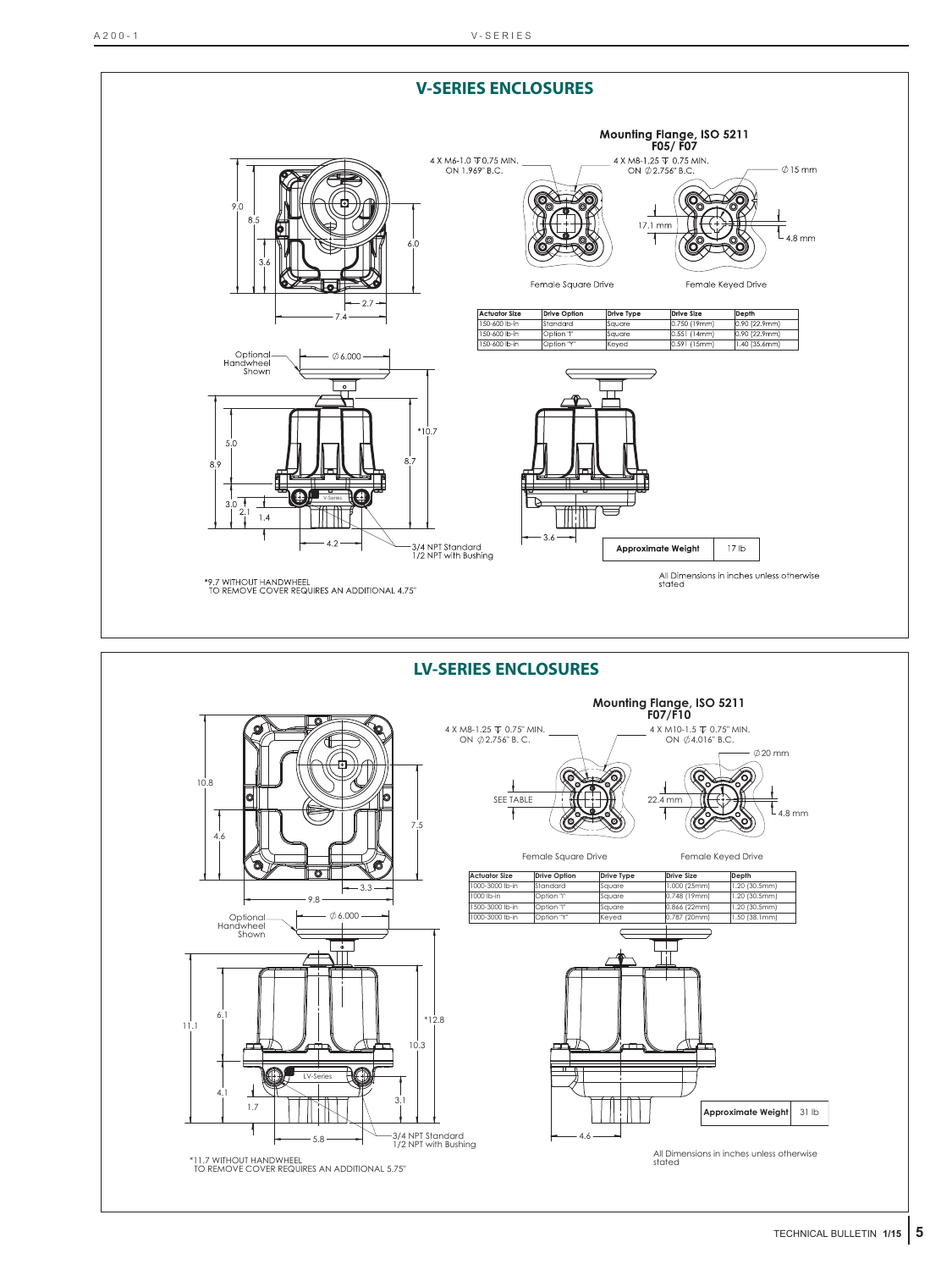

| TERMINAL 6 CW LIMIT |              | (LINE VOLTAGE OUT) |
|---------------------|--------------|--------------------|
| TERMINAL            | 5 CCW LIMIT  | (LINE VOLTAGE OUT) |
| TERMINAL            | 4 CW AC HOT  | (MUST CONNECT)     |
| TERMINAL            | 3 CCW AC HOT | (MUST CONNECT)     |
| TERMINAL            | 2 AC COMMON  | (MUST CONNECT)     |
| TERMINAL 1 AC HOT   |              | (FOR HEATER OPTION |
|                     |              |                    |

motors which cause high voltages.**Devices connected to terminal 3 and to terminal 4 must be rated for a minimum 250VAC (550VAC for 230VAC applications).** Due to the induced feedback voltage, multiple actuators can not be wired in parallel. Separate (isolated contacts) must be provided for each actuator.

### **115VAC AND 230VAC WITH OPTIONAL CONTROL BOARD**

**OPTION)** 

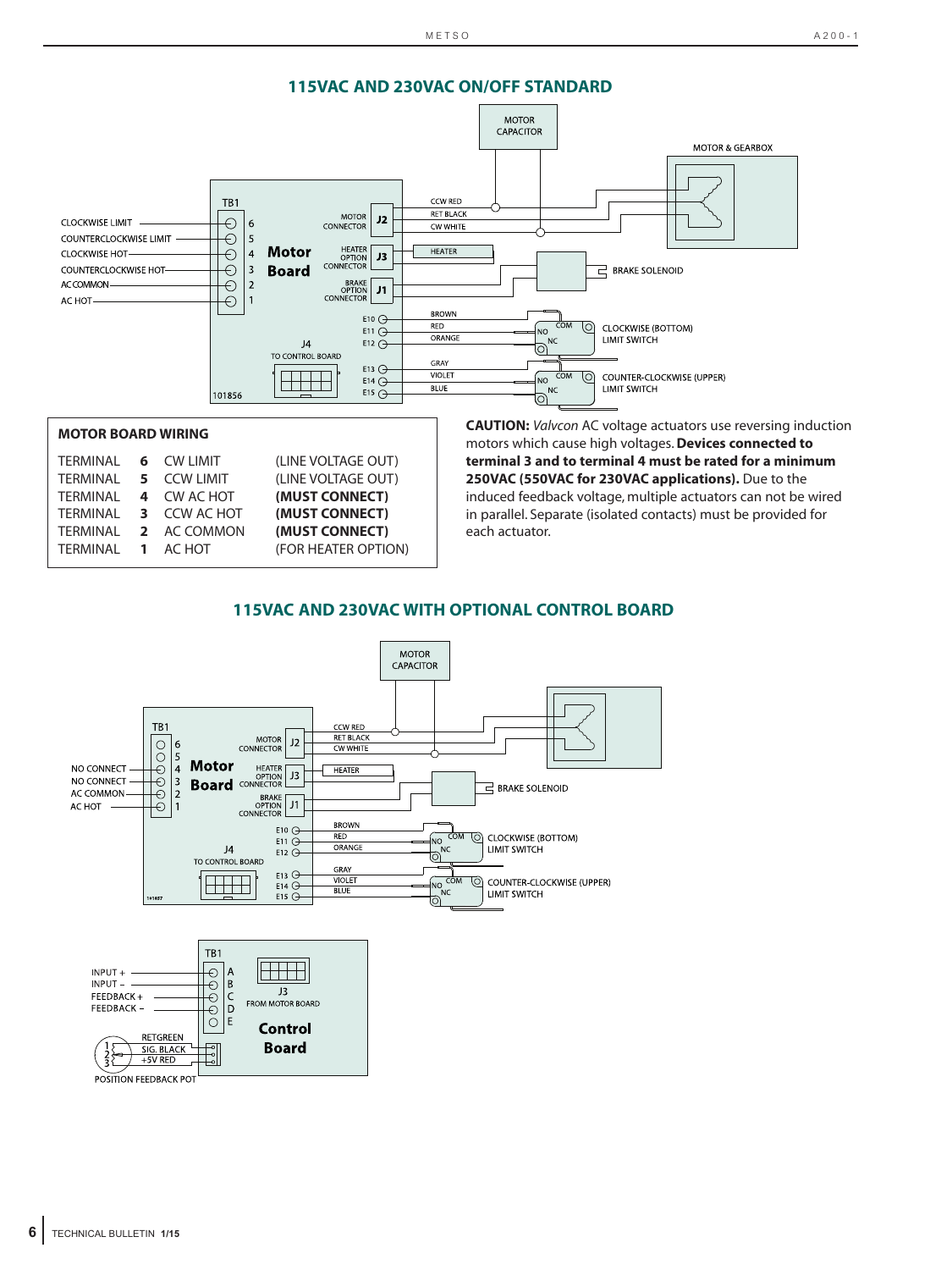Note: As the use of the actuator is application specific, a number of factors should be taken into account when selecting an actuator for a given application. Therefore, some of the applications in which the actuators are used are outside the scope of this document. If you have questions concerning the use, application or compatibility of the actuator with the intended service, contact Metso Automation for more information.

#### **HOW TO ORDER - V & LV-SERIES ELECTRIC ACTUATORS (A200-1)**

#### **Example:**

Sample model code: LV W 1500 C HIKS2 N230AC

| 1              | <b>Series</b>                                   |
|----------------|-------------------------------------------------|
| v              | V                                               |
| LV             | LV                                              |
|                |                                                 |
| $\overline{2}$ | <b>Enclosure</b>                                |
| W              | Weathertight (NEMA 4/4X)                        |
| <b>WX</b>      | Weathertight & Explosionproof (NEMA 4/4X/7 & 9) |
|                |                                                 |
|                |                                                 |
| 3              | <b>Torque (in lbs)</b>                          |
| 150            | 150                                             |
| 300<br>600     | <b>V-Series Only</b><br>300<br>600              |
| 1000           | 1000                                            |
| 1500           | 1500                                            |
| 2000           | LV-Series Only<br>2000                          |
| 2500<br>3000   | 2500<br>3000                                    |

| W | 1500 |  | H, I, K, S2   N230AC |
|---|------|--|----------------------|

| <b>Board Options*</b>     |
|---------------------------|
| No Entry If Standard      |
| Control Board             |
| Speed Control Timer Board |
| Iso/Readback Board        |

|                | <b>Other Options</b>              |
|----------------|-----------------------------------|
|                | No Entry If Standard              |
| H <sup>1</sup> | <b>Tropical Heater/Thermostat</b> |
| $\mathsf{I}^2$ | ISO 5211 Compliant Output         |
| K              | <b>Brake</b>                      |
| P              | Feedback Potentiometer            |
| S <sub>2</sub> | 2 Additional Limit Switches       |
| T <sup>3</sup> | Heater/Thermostat                 |
| Y <sup>4</sup> | <b>Keyed Output</b>               |
|                | Handwheel                         |
|                |                                   |

| <b>Operating Voltage</b> |
|--------------------------|
| <b>N115AC</b> 115VAC     |
| <b>N230AC</b> 230VAC     |

#### **Notes:**

- Select only one board option as needed.
- **1.** This heater option activates at or below 90°F and deactivates at 110°F; it is recommended high-humidity applications.
- 2. 150-600 in-lb models with option "I" are supplied with a 14mm female square.<br>(note: without option "I" the female square is 3/4 inch). 1000 in-lb models<br>with option "I" are supplied with a 19mm female square and 1500-30 models are supplied with a 22mm female square. (note: without option "I" the female square is 1inch).
- **3.** This heater option activates at or below 40°F and deactivates at 60°F; it is recommended in applications were temperature may drop below 32°F.
- **4.** 150 600 lb-in models with "Y" option are supplied with a 15mm female keyed<br>output. 1000 3000 lb-in models with "Y" option are supplied with a 20mm<br>female keyed output.